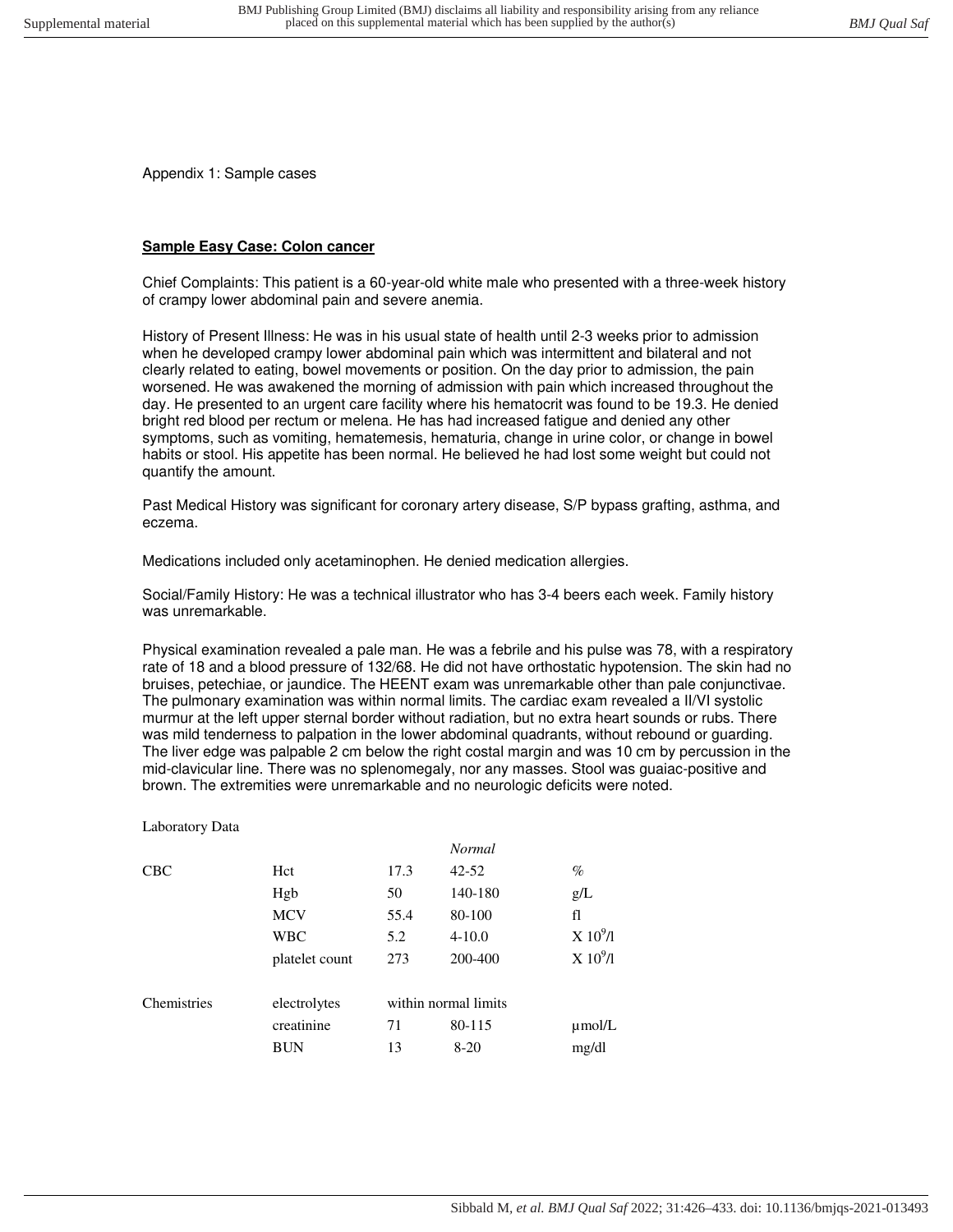Laboratory Data

| calcium          | 2.20                 | 2.15-2.55   | mmol/L      |
|------------------|----------------------|-------------|-------------|
| phosphorus       | 1.1                  | $0.8 - 1.6$ | mmol/L      |
| protein, total   | 72                   | 60-83       | g/L         |
| albumin          | 39                   | 35-49       | g/L         |
| bilirubin, total | 9                    | $2 - 19$    | $\mu$ mol/L |
| transaminases    | within normal limits |             |             |
| LDH              | 87                   | 60-200      | U/L         |
| ALP              | 60                   | 30-130      | U/L         |
|                  |                      |             |             |

PT, PTT normal

## Urinalysis: unremarkable

Chest X-ray: unremarkable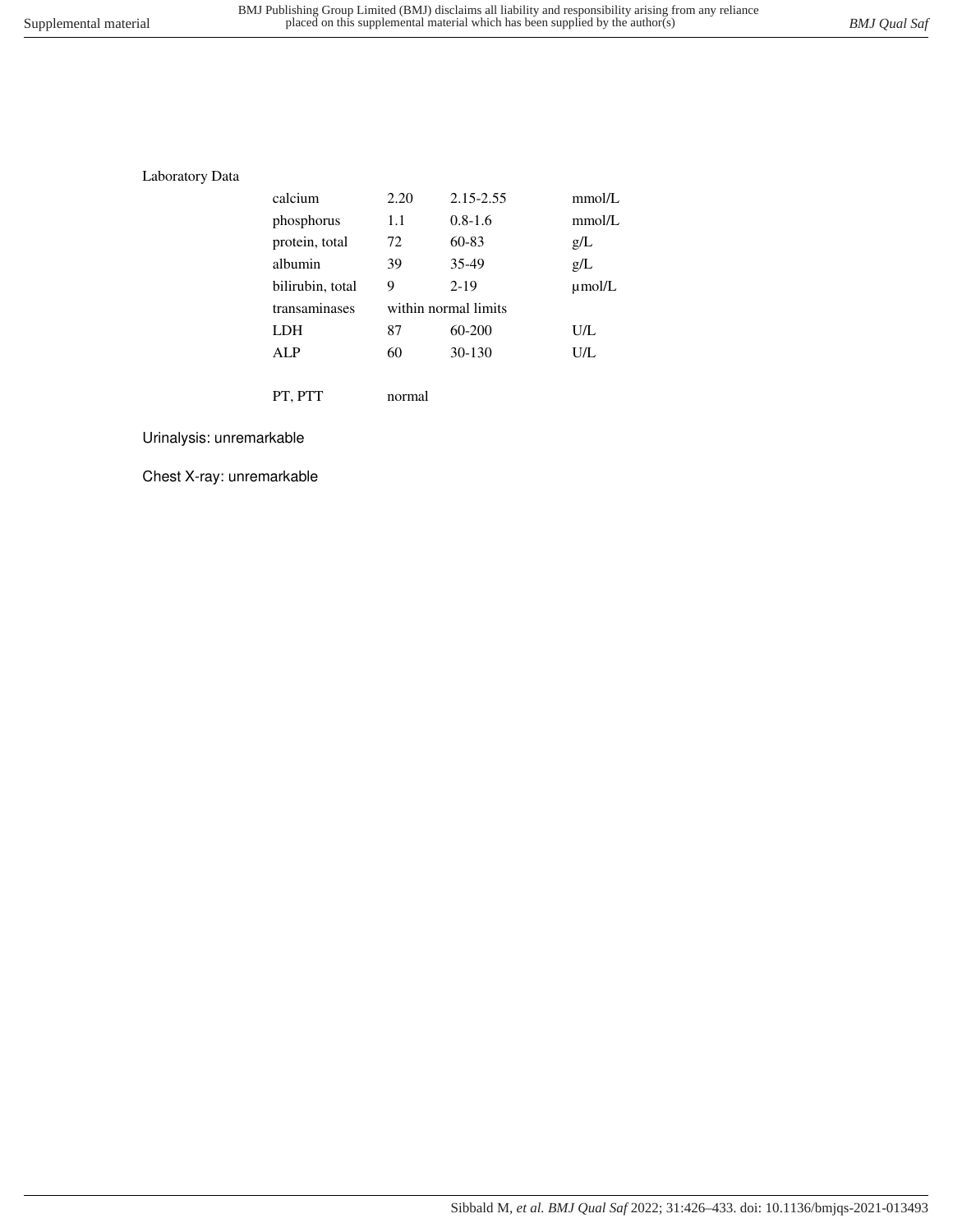## **Sample hard case: Syphilitic meningitis**

Chief Complaint: This 25-year-old woman presented with a chief complaint of headaches and tinnitus.

History of Present Illness: The patient first sought medical attention in the fall of last year. She complained of a headache that had been constant for three weeks, ringing in her ears and dizziness. The headache was severe enough that it awoke her from her sleep at times. It was not relieved by Tylenol or an over-the-counter analgesic containing aspirin, salicylamide, and caffeine. Three months previously she had been kicked in the head with a cowboy boot though did not lose consciousness. The subject of spouse abuse, she had had multiple episodes of head trauma in the past and had been struck with a baseball bat in the head two years previously. On examination she had some tenderness in the left anterior parietal skull. She underwent a head CT that showed no evidence of a subdural hematoma but questioned the presence of a nondisplaced left posterior frontal skull fracture versus a vascular groove. The patient was advised of community resources for abused women and left home for three weeks.

Two weeks later she returned because of continued tinnitus. She described it as constant though fluctuating in intensity. Voices were muffled at times. Her headache was not quite as bad. On exam she had fluid and air bubbles behind both tympanic membranes. There was slight erythema of the left TM. She was started on amoxicillin 500 mg tid, Otrivin nose drops and Dimetapp for otitis media. She took one amoxicillin capsule and developed a rash with hives, itching and a low-grade fever. She had never experienced a penicillin allergy in the past. The amoxicillin was stopped and she was started instead on Keflex.

Five days later she still complained of tinnitus and had a faint macular rash over the flexural creases of her arms. She was sent for an audiogram which showed bilateral, high frequency hearing loss. Blood work revealed a sed rate of 77 mm/hr. She was referred to this hospital for further evaluation. On admission the patient complained of continued tinnitus. She experienced occasional vertigo and flashing lights. She still had a faint rash. She denied fevers, chills, nausea, vomiting and weight loss.

Past Medical History: She had a past history of genital herpes and chlamydia infection. She had been pregnant five times, the first two ending in spontaneous abortions. The third pregnancy required a C-section at delivery because of the active herpetic lesions. From her fourth and fifth pregnancies, she delivered 36-week gestation twins by C-section 6 years ago and had a repeat Csection of a term infant 3 years ago. She denied previous drug allergies. She had a norplant for contraception.

Social History: She smokes a pack a day. She does not drink. She denied exposure to pets. She had not traveled.

Physical Exam: Her temperature was 98.7 F (37.1 C). The blood pressure was 108/64 with a pulse of 81 and respiratory rate of 18. She was well developed and well nourished. Her pupils were equal, round, reactive to light and accommodation. The fundi were normal. The TM's were normal. The oral pharynx appeared normal. She had no jugular venous distention and no adenopathy. The neck was supple. The heart sounds were normal. The lungs were clear to auscultation. The abdomen was soft and non-tender without organomegaly. She had a vertical midline scar up to the umbilicus. The pelvic exam showed no discharge, no cervical motion tenderness and no masses. She had a faint erythematous macular rash on her forearms that did not involve the palms. The neurologic exam was non-focal.

Laboratory Data